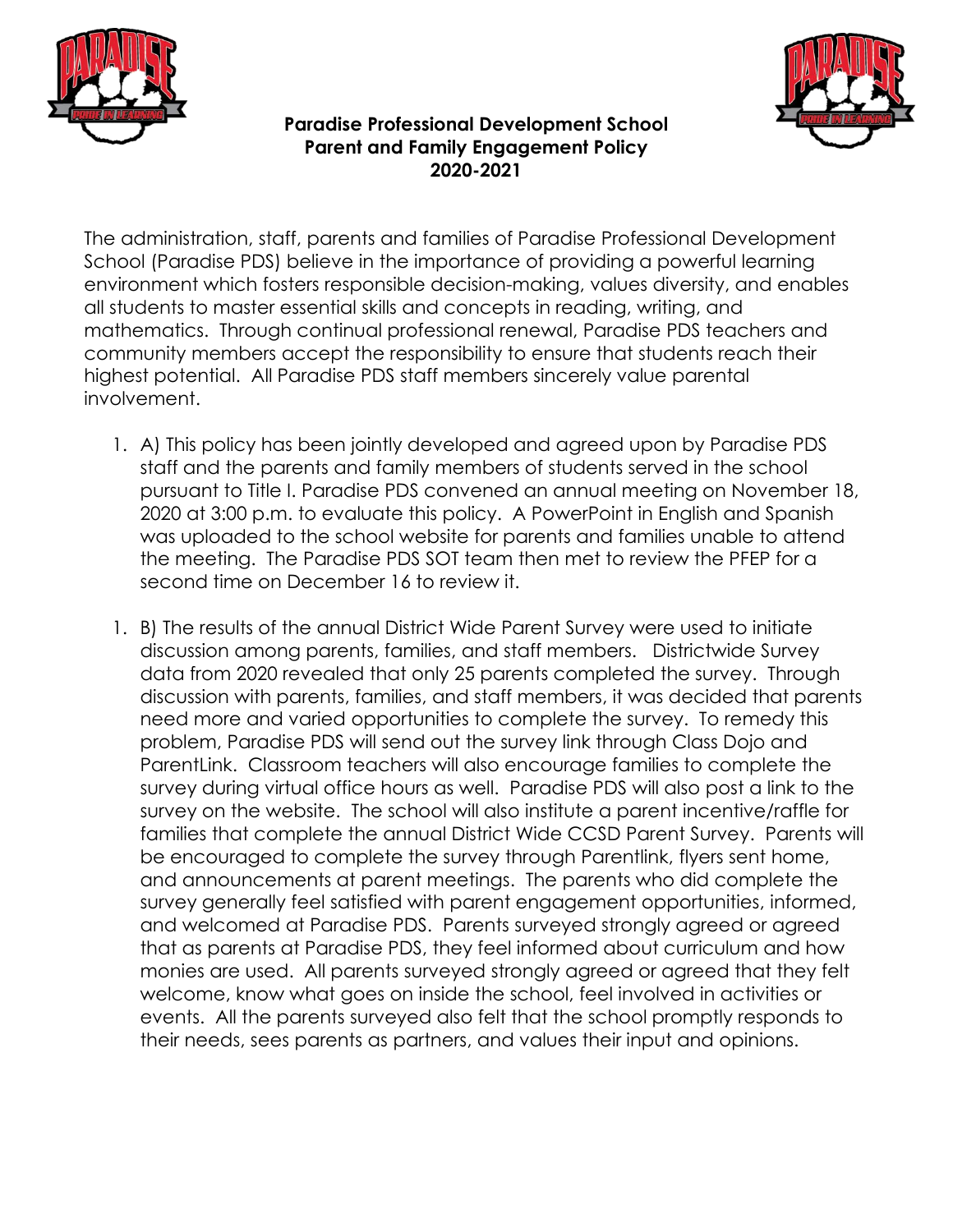- 2. Paradise PDS will involve parents and family members in an organized, ongoing, and timely way in the planning, review, and improvement of Title I Programs, the School Performance Plan, and the Parent and Family Engagement Policy. Parents and families are also given the opportunity to collaborate in the planning of special instruction sessions, academic nights, and parent and family trainings through discussion at monthly SOT meetings and monthly family engagement meetings, feedback on evaluation forms, and feedback on comment forms available in the office. District parent and family surveys allow for parents and families to provide feedback to the school for improving school programs. The Leader in Me survey will allow parents and families another opportunity to give feedback on the effectiveness of the programs offered at Paradise PDS and offer suggestions for improvement. Paradise PDS shall provide other reasonable support for parental involvement activities as parents may request.
- 3. The Education Involvement Accords are integrated into the registration process through Infinite Campus. Parents and families must review Accords prior to completing their child's registration. Administrators and teachers will have access to the Accords for parent/student conferences or other occasions to encourage parent and family assistance.
- 4. A) Paradise PDS, in order to build the school's and parents' capacity for strong performance, will provide assistance to parents of children served by the school in understanding topics such as:
	- The Nevada Academic Content Standards (NVACS)
	- State and local assessments
	- The requirements of Title I
	- The school's curriculum
	- How to monitor their student's academic progress
	- How to work with school staff to improve the achievement of the student
	- Interpreting I-READY/NWEA MAP/IMAGINE MATH/KHAN ACADEMY data

Assistance will be provided through regular parent trainings, Pre-K Training and parenting opportunities, newsletters, and parent teacher conferences.

- 4. B) Paradise PDS will provide materials and virtual and/or in-person training to help parents work with their children through:
	- a. Parent Trainings
	- b. Open House
	- c. Monthly Snacktime with Books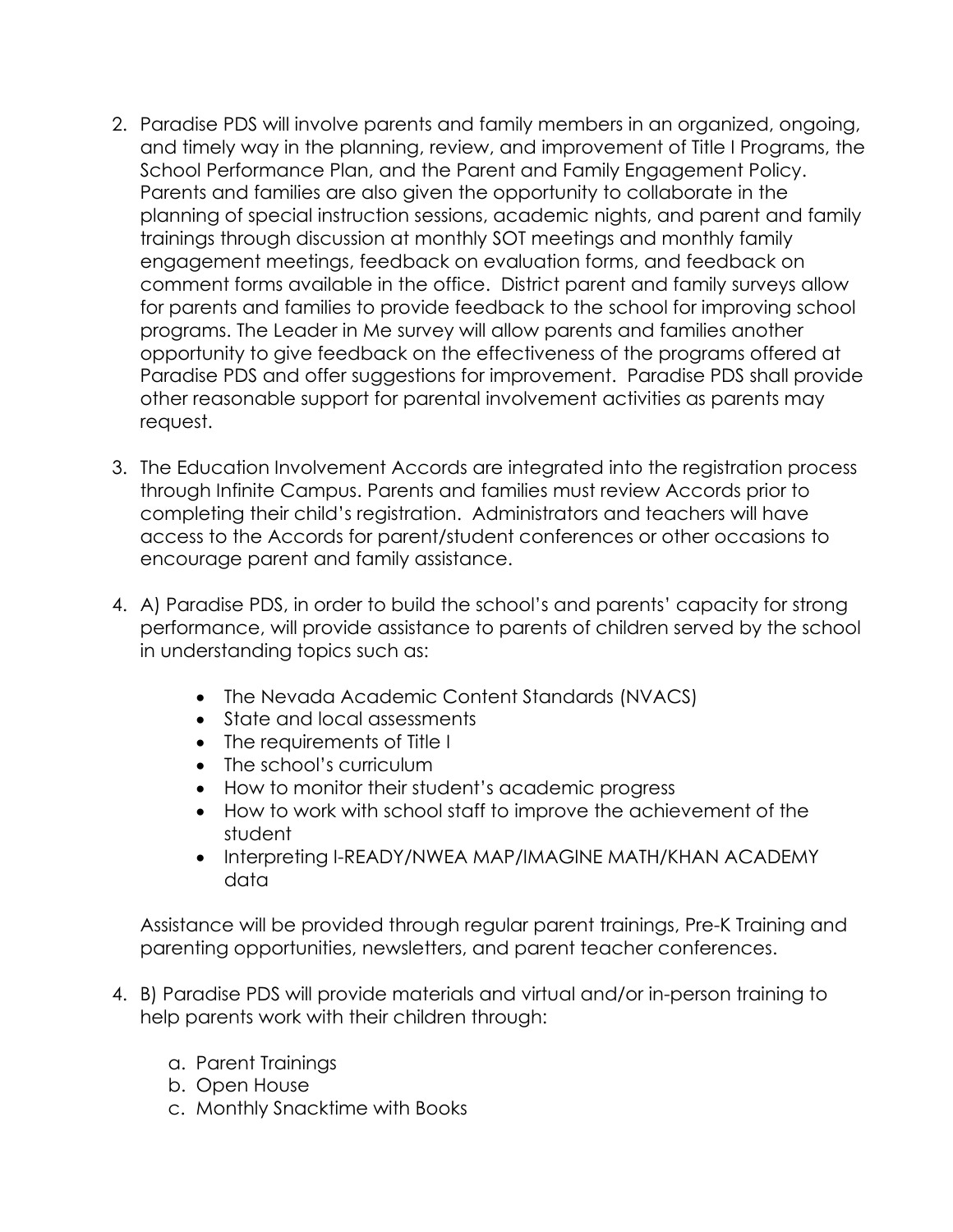- d. Pre-K Training and Parenting Opportunities
- e. Leader in Me for Families Materials
- f. Leader in Me Materials
- g. Zoom Family Nights
- h. Truancy Diversion Program (TDP)
- i. FACES Family Programs (i.e. Attendance Works, 100 Ways to Raise a Reader, etc.)
- j. UNLV Early Outreach Program to encourage students to go to college
- 4. C) The Paradise PDS administration, with the assistance of parents and families, will provide professional development on best practice strategies for effective home/school communications, and conducting effective parent/teacher conferences. Professional development opportunities are provided during district professional development days and after school professional development sessions.
- 4. D) All Paradise PDS staff members sincerely value parental and family involvement. The school's Parent and Family Engagement Policy, as well as information about other parent-programs, meetings, and activities will be distributed in both English and in Spanish as well as available on the school website. The Parent and Family Engagement Policy and information about parent-programs, meetings, and activities will also be made available to the community through the school website. Translation materials are available to parents and families at all parent and family meetings. Bilingual staff members are on hand to translate materials and meetings for parents and families. Bilingual staff members are also available in the office to receive and respond to parent and family phone calls. Paradise PDS completes Parent Link reminder calls, emails, and texts to parents in both English and Spanish. In addition to ParentLink, all Paradise PDS teachers maintain an active Class Dojo account where they can text back and forth with parents to ensure strong communication between home and school. Class Dojo enables parents to translate messages into multiple languages that are spoken at Paradise PDS (i.e. Spanish, Chinese, Vietnamese, Tagalog, etc.)
	- k. E) Paradise PDS, to the most extent feasible and appropriate, coordinates and integrates parent involvement programs and activities through after school academic nights and pre-school parent meetings with Zoom, family trainings and leadership days with The Leader in Me, and Snacktime with Books parent activities with Spread the Word Nevada, and FACES. Paradise PDS connects parents and families with state and local programs, which provide a variety of wraparound services, through the parent/family resource center. In addition, Paradise PDS actively collaborates with the Zeiter Literacy Center through UNLV to provide family literacy events as well. These programs encourage and support